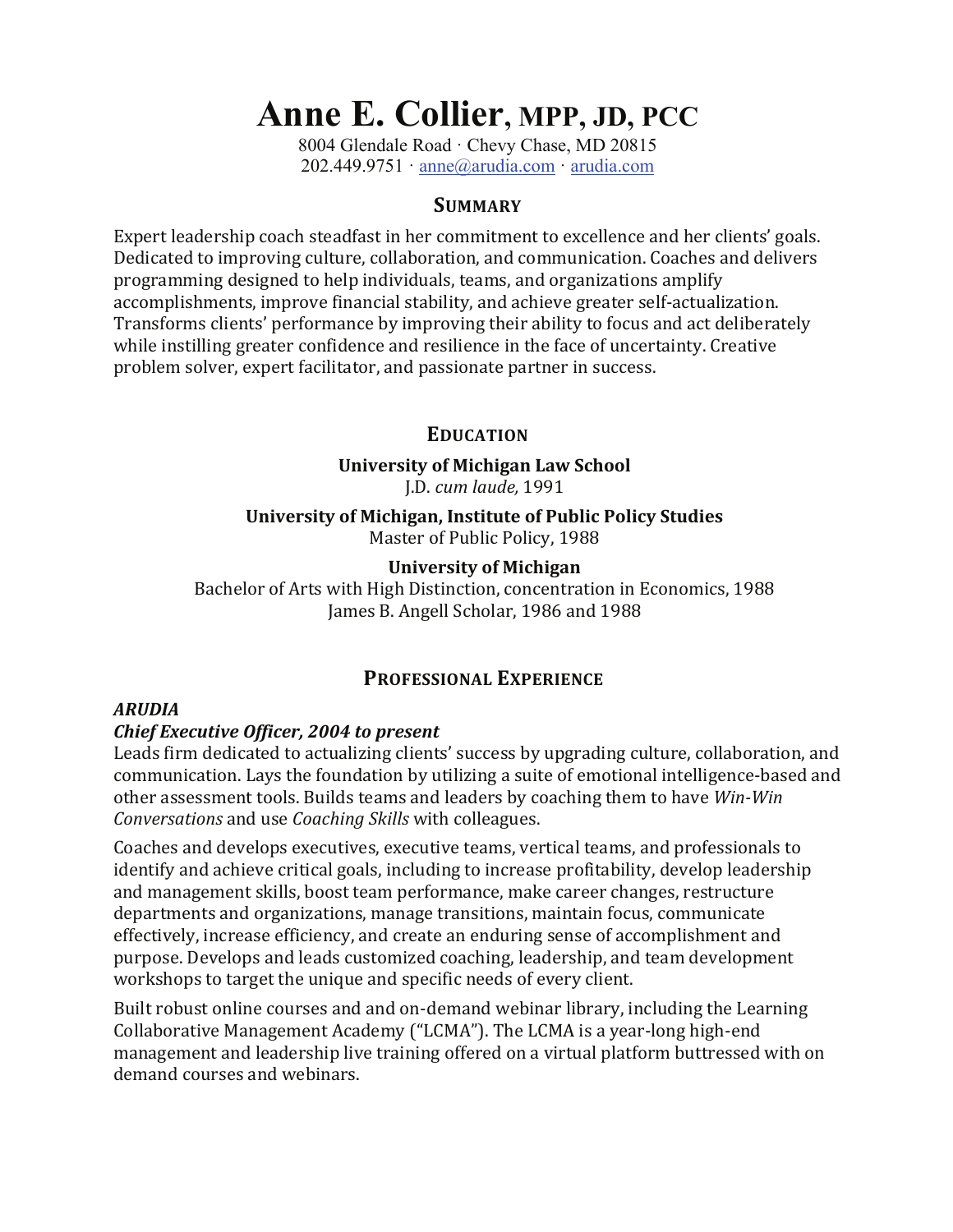#### *LEGAL EXPERIENCE* **Miller & Chevalier, Chartered** *Counsel, Senior Associate, July 1998 to September 2002*

# **King & Spalding**

# *Associate, January 1996 to May 1998*

Advised and represented clients on a broad range of tax and business matters. Planned transactions and resolved controversies at all administrative levels and in the courts. Influenced the IRS and Treasury Department on administrative and legal guidance. Devised creative and practical solutions to complex tax and business issues. Gained a broad range of understanding of different industries including aerospace, automotive, banking, public utilities, oil and gas, retail, telecommunications, and services.

# **IRS, Legislative Affairs Division**

# Legislative Analysis Officer, March to December 1995

Developed legislation and internal operation for centralized collection of tax and non-tax debt. Represented the IRS in inter-agency negotiations. Briefed senior officials and prepared legal and policy memoranda on substantive and administrative tax legislation. Received Treasury Finance and Management Award, IRS Special Act Award, and IRS Manager's Award.

## **IRS, Office of Chief Counsel, IT&A** *Attorney Advisor, October 1991 to March 1995*

Prepared legal memoranda and briefed IRS and Treasury officials on substantive tax issues. Drafted guidance on financial products and a broad range of tax accounting issues. Represented IRS in presentations at ABA meetings. Received three IRS Special Act Awards.

# **CERTIFICATIONS**

- Actualized Leader Profile; Group Culture Profile®; Actualized Leader 360-Degree Assessment
- Myers-Briggs Type Indicator Step I and Step II Master Practitioner
- Kirton Adaption-Innovation Inventory
- Center for Creative Leadership Benchmarks 360 Suite
- Emotional Intelligence Quotient 2.0 and 360 Feedback
- Apter Motivational Style Profile and Apter Leadership Profile System
- Professional Certified Coach by International Coach Federation
- Member of Bar, District of Columbia and Michigan
- Settlement Mediation for the Professional from Center for Dispute Settlement
- Nonviolent Communication Intensive Training from Bay NVC<br>■ Strength Deployment Inventory
- Strength Deployment Inventory<br>■ Actualized Leadershin Profile an
- Actualized Leadership Profile and Group Culture Profile

# **LEADERSHIP**

- American Bar Association, Diversity & Inclusion Committee, Magazine Board, and Productivity & Knowledge Strategy Committee, appointed 2020
- Women's Bar Association of Washington, DC Board Member 2015 to present (elected)
- George Town Club Board Member 2017 (elected)
- District of Columbia Bar Law Practice Management Section Steering Committee Chair, Co-Chair, and Member 2010-2016 (elected)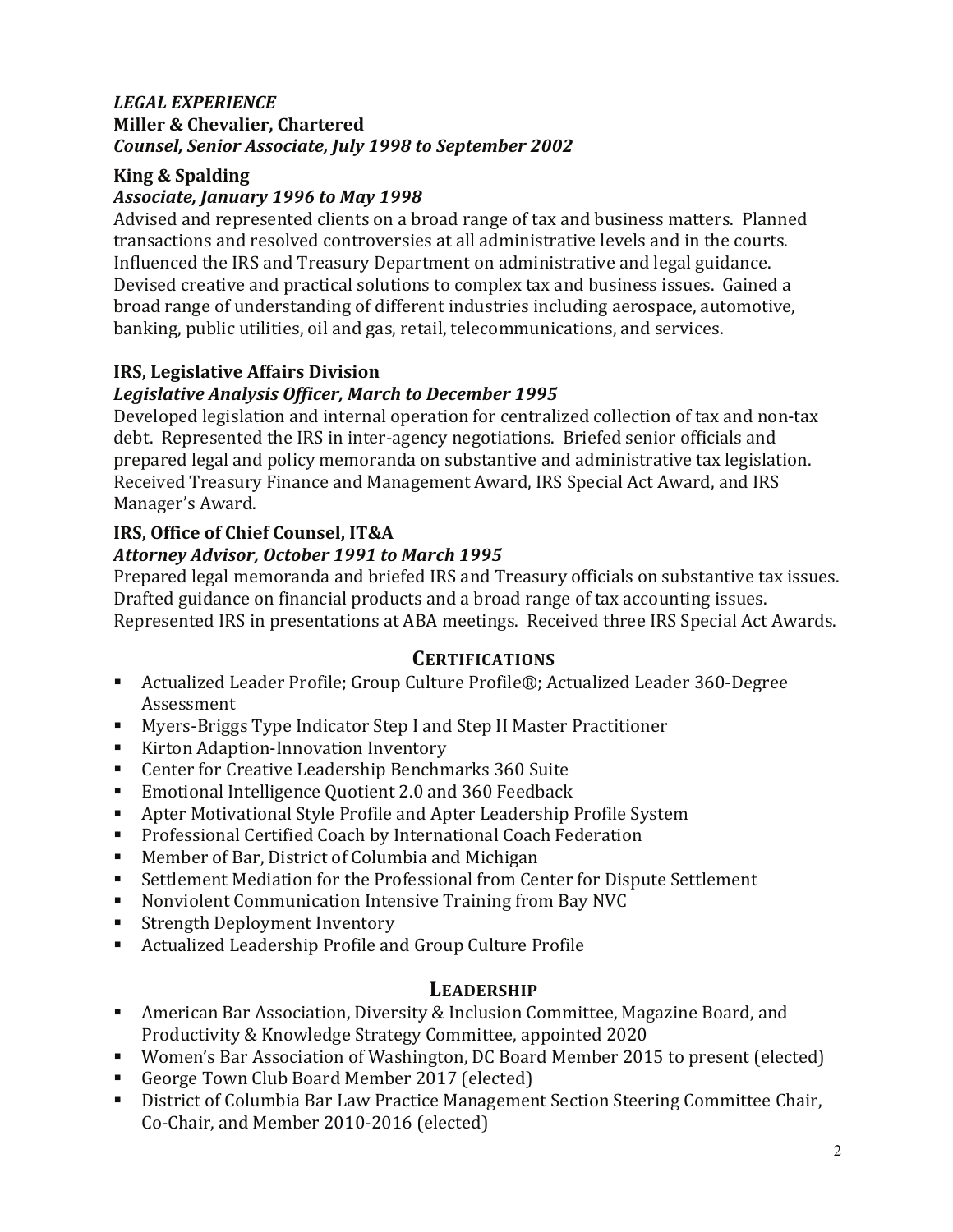- § District of Columbia Bar Practice Management Service Committee 2013-2015 (appointed)
- American Bar Association, Law Practice Division, Women Rainmaker Committee (funded position) 2013-2015; reappointed 2020

# **PUBLICATIONS**

# **Articles**

1. **Collier A.** (2011, Jan). Managing to Strengths in Small-Staff Associations. Associations *Now,* Epub: 

https://www.asaecenter.org/resources/articles/an\_magazine/2011/january/managingto-strengths-in-small-staff-associations

- 2. **Collier A.,** (2011, Oct 10). Lead by Coaching. *American Society for Association Executives,* Epub: https://www.asaecenter.org/resources/articles/an\_magazine/2011/septemberoctober/lead-by-coaching
- 3. **Collier A.**, Fujii E. (2012, July 19). 3 Steps to Short-Circuit Stress. American Society for *Association Executives,* Epub: https://www.asaecenter.org/resources/articles/an\_plus/2012/july/3-steps-to-shortcircuit-stress
- 4. **Collier A.** (2014). Get Happy Employees!. *Choice: The Magazine of Professional Coaching,* 12(1),18-19.
- 5. **Collier AE.** (2014, Jan). Why Your Associates (And Partners) Need Help Branding. *Marketing the Law Firm, 7-8).*
- 6. **Collier AE**. (2013, Jan). Why Every Lawyer Needs To Lead. *Law Firm Partnership & Benefits Report,* 18(11), (1-8).
- 7. **Collier A.** (2014, April 15). Mastering The (Not So) Long Woo. *ABA Law Practice Today*, http://www.lawpracticetoday.org/article/mastering-the-not-so-long-woo/
- 8. **Collier A.** (2015, Feb). Help Them Amp Up Business Development with Style. *National Association for Law Placement PD Quarterly,* 37-44.
- 9. **Collier A.** (2015, May/June). Culture Matters. *Law Practice*, 44-47.
- 10. **Collier A.** (2015, August 15). Style Matters: How Cognitive Diversity Affects Your Work. ABA *Law Practice Today,* Epub: http://www.lawpracticetoday.org/article/style-matterscognitive-diversity-affects-work/
- 11. **Collier A.** (2015, Nov 30). Understanding and Engaging Millennials. *Law Firm Partnership & Benefits Report,* Epub: http://www.lawjournalnewsletters.com/sites/lawjournalnewsletters/2015/11/30/und erstanding-and-engaging-millennials/
- 12. **Collier A.** (2016, April 14). The Tortoise And The Hare. ABA Law Practice Today, Epub: http://www.lawpracticetoday.org/article/the-tortoise-and-the-hare-how-yourpreferences-for-change-affect-the-success-of-your-firm/
- 13. **Collier A.** (2016, Sep 20). To Better Manage Millennials, Check Your Biases. American *Society for Association Executives, Epub: http://www.associationcareerhq.org/talent*management/manage-millennials
- 14. **Collier A.** (2016, Nov 14). Dealing Effectively With Underperformance. ABA *Law Practice Today,* http://www.lawpracticetoday.org/article/dealing-effectively-underperformance/
- 15. **Collier, A.** (2017, Jan/Feb). How An Introvert Can Build A Thriving Practice. *Law Practice*, 58-61.
- 16. **Collier A.** (2017, Feb 14). Making It Rain: Practical Tips from Those Who Do: Denise Mingrone. *ABA Law Practice Today,* http://www.lawpracticetoday.org/article/womenrainmakers-denise-mingrone/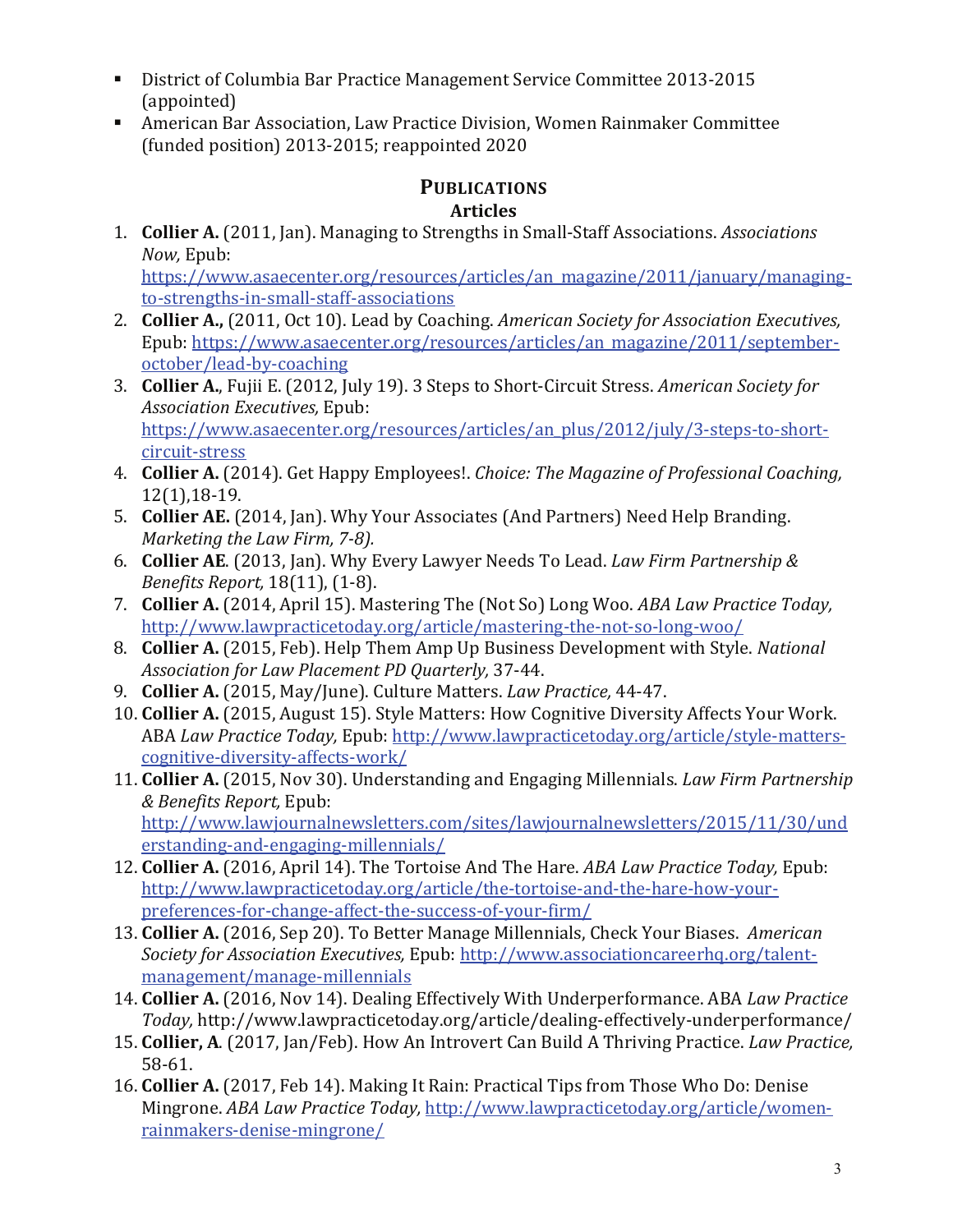- 17. **Collier A.**, Albro S. (2017, Feb 23). Millennials Managing Up: How to Work With Your Boomer Boss. *American Society for Association Executives*, Epub: http://www.associationcareerhq.org/career\_management/how-to-work-with-yourboomer-boss
- 18. **Collier, A.** (2017, March). Step Into Power: Lead With Aplomb. *Law Firm Partnership & Benefits,* 22(12), 3-4.
- 19. **Collier A.** Embracing and Improving Your Leadership Style. *Marketing The Law Firm,* April 2018; 33(12): 3, 4, 8. Available at: http://www.lawjournalnewsletters.com/2018/04/01/embracing-and-improvingyour-leadership-style/
- 20. **Collier, A. E.** Supercharging Your Firm's Culture: From Stressed to Resilient. *Legal Executives Institute*, October 10, 2019. Available at: http://www.legalexecutiveinstitute.com/practice-innovations-october-superchargingculture/
- 21. **Collier, A.E.** The Thriving Lawyer: How to Prevent Fear of Failure from Derailing Success. ABA *Law Practice Magazine.*, January/February 2020. Available at: https://www.americanbar.org/groups/law\_practice/publications/law\_practice\_magazi ne/2020/jf2020/jf20ttl/
- 22. **Collier, A.E.** The Thriving Lawyer: Why Trust Is a Management Tool. ABA *Law Practice Magazine., May/June 2020]. Available at:* https://www.americanbar.org/groups/law\_practice/publications/law\_practice\_magazine/2020 /mj2020/mj20ttl/
- 23. Collier, A.E. The Thriving Lawyer: Superpower Confidence Without Certainty. ABA *Law Practice Magazine.* Available at: https://www.americanbar.org/groups/law\_practice/publications/law\_practice\_magazi ne/2020/so2020/ttl/
- 24. **Collier, A.E.** The Thriving Lawyer: Why Weathervane Leadership Never Works. ABA *Law Practice Magazine,*

https://www.americanbar.org/groups/law\_practice/publications/law\_practice\_magazi ne/2020/nd20200/ttl/

- 25. **Collier, A.E.** The Thriving Lawyer: The Power of An Accountability Partnership. ABA Law Practice Magazine. Available at: https://www.americanbar.org/groups/law\_practice/publications/law\_practice\_magazi ne/2021/jf21/ttl/
- 26. **Collier, A.E.** The Thriving Lawyer: Don't Take It Personally, Really. ABA *Law Practice Magazine.* Available at: https://www.americanbar.org/groups/law\_practice/publications/law\_practice\_magazi ne/2021/ma21/ttl/
- 27. **Collier, A.E.** What It Takes to Embrace Our Highest Potential. ABA *Law Practice Today*, Available at: https://www.lawpracticetoday.org/article/what-it-takes-toembrace-our-highest-potential/
- 28. Collier, A.E. It's Not You. It's Not Me. It's Our System. ABA *Law Practice Today*. Available at: https://www.americanbar.org/groups/law\_practice/publications/law\_practice\_magazi ne/2021/mj21/ttl/
- 29. **Collier, A.E.** Why Resonant Listening Is Essential to Thoughtful Leadership. ABA *Law Practice Today,* [Accepted for publication].
- 30. **Collier, A.E.** The Leadership Playbook for Thriving Post Pandemic. ABA *Law Practice Magazine*, [Accepted for publication].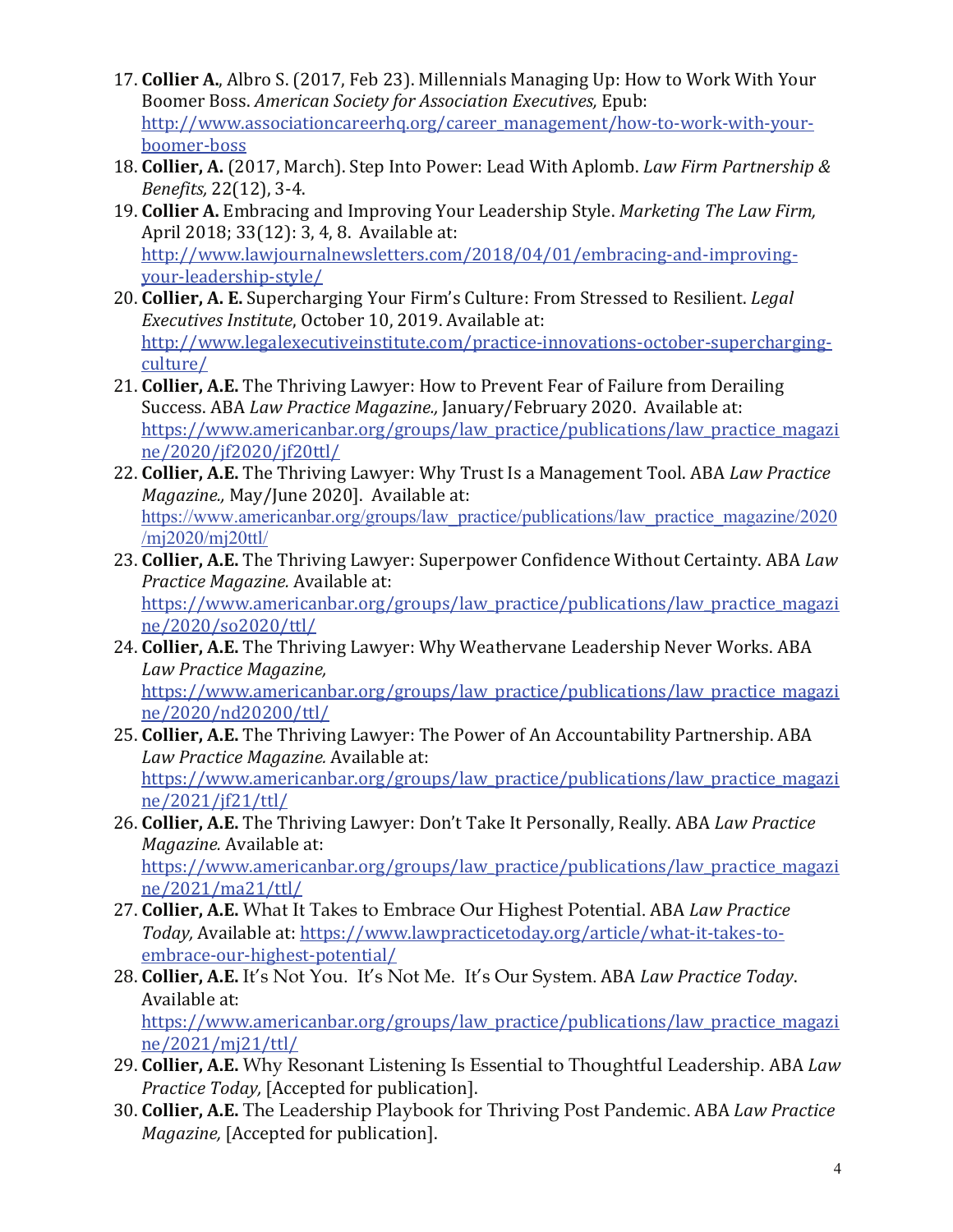- 31. **Collier, A.E.** Why You Need to Sharpen Your Sword. ABA *Law Practice Magazine*, [Accepted for publication].
- 32. Collier, A.E. The Thriving Lawyer: Take The No-Worry Challenge. ABA *Law Practice Magazine,* [Accepted for publication].

#### **Books**

1. **Collier, A.** (2017). *The Workplace Toolkit: Actionable Approaches To People Problems.* 

#### **Book Chapters**

- 1. **Collier AE.** (2015) Networking. In *Marketing Success: How Did She Do That?* (pp. 17-45). Chicago, IL: American Bar Association.
- 2. **Collier AE.** (2018) Leveraging Coaching for Greater Well-Being. In *The Best Lawyer You Can Be: A Guide to Physical, Mental, Emotional, and Spiritual Wellness.* (pp. 159-164). Chicago, IL: American Bar Association.
- 3. **Collier AE.** (2018) Self-Care for the First Year. In An Associate's First Year: A Guide to *Thriving at a Law Firm.* (pp. 155-168). New York, NY: Practicing Law Institute (PLI) Press.

# **REPRESENTATIVE KEYNOTES AND PRESENTATIONS**

- 1. **Collier, AE.** National Council for Behavioral Health, *Create A Win-Win Conversation*, Las Vegas, NV, April 2013.
- 2. **Collier, AE.** Professional Development Consortium, *What's In Your Toolbox*, Boston, Massachusetts, July 2013.
- 3. **Collier, AE.** National Council for Behavioral Health, *Create Your Professional Brand,* National Harbor, MD, May 2014.
- 4. **Collier, AE.** National Council for Behavioral Health, *Create Your Professional Brand,* Kissimmee, FL, April 2015.
- 5. **Collier, AE.** Professional Development Institute, *Change Their Understanding, Change* Their Behavior, Washington, DC, December 2015.
- 6. **Collier, AE.** New York City Bar Association, *Building Your Personal Brand & Business Reputation: How to Distinguish Yourself and Be Remembered*, New York, NY, February 2016.
- 7. **Collier, AE.** National Council for Behavioral Health, *Create Your Professional Brand*, Las Vegas, NV, March 2016.
- 8. **Collier, AE.** Source America; *Empower You: 5 Steps to Create Your Professional Brand,* National Harbor, MD, April 2016.
- 9. **Collier, AE.** National Association of Women, *Providing Full Spectrum Legal Advice; Partnering in Both Business and the Law, Lawyers, New York, NY, July 2016.*
- 10. **Collier, AE.** New York City Bar Association, *Building Your Personal Brand & Business Reputation: How to Distinguish Yourself and Be Remembered, New York, NY, February* 2017.
- 11. Collier, AE. New York City Bar Association, *Using Adaption-Innovation Theory To Lead,* New York, NY, April 2017.
- 12. **Collier, AE.** Mental Health Corporations of America; *Create Your Professional Brand,* Denver, Colorado, August 2017.